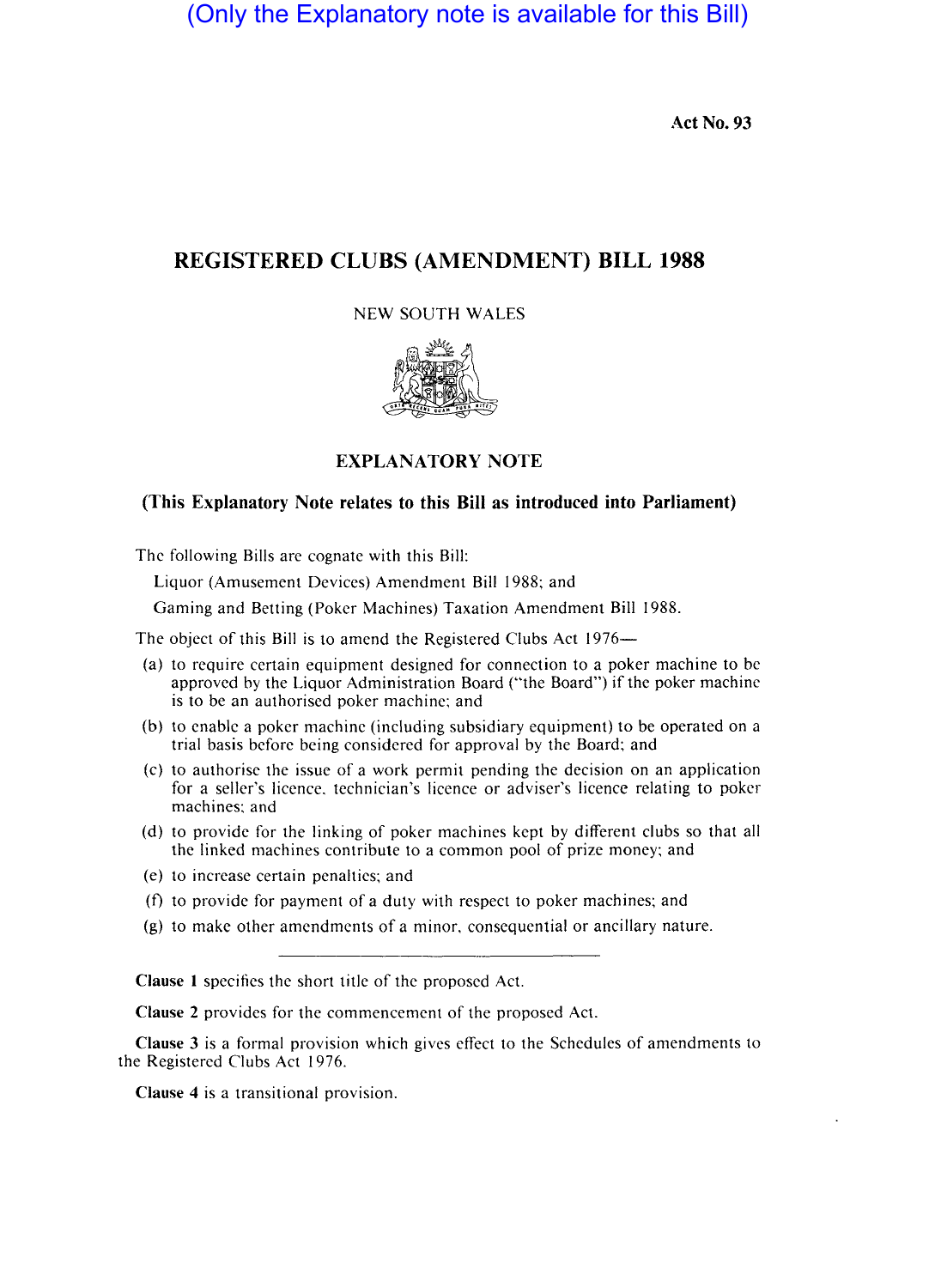#### SCHEDULE I-AMENDMENTS RELATING TO DEFINITIONS

This Schedule inserts definitions of-

- (a) "centralised cash control equipment" which describes a system under which a cash payment at a central point releases a poker machine for operation, to the extent of the payment, without inserting coins;
- (b) "linkage equipment" which describes the device or system by which poker machines in different clubs may be linked to contribute to a common prize;
- (c) "linked system" comprising linked poker machines and the equipment by which they are linked;
- (d) "subsidiary equipment" which includes centralised cash control equipment, linkage equipment and other equipment designed for use in connection with the operation of a poker machine.

The Schedule also modifies the definition of poker machine to include subsidiary equipment.

### SCHEDULE 2-AMENDMENTS RELATING TO POKER MACHINES

Schedule 2 (I) enables a poker machine or subsidiary equipment to be operated on a trial basis with the approval of the Board.

Schedule 2 (2) ensures that a reference to a sale of a poker machine includes a reference to a transaction, such as hire-purchase, which is not a sale although it involves a change of possession.

Schedule 2 (3) excludes objections to an application for a poker machine dealer's licence, seller's licence, technician's licence or adviser's licence if the applicant already holds onc of the other licences or an amusement device dealer's licence, seller's licence or technician's licence under the Liquor Act 1982.

Schedule 2 (4) enables an applicant for a poker machine seller's licence, technician's licence or adviser's licence to be issued with a work permit pending a decision on the application.

Schedule 2 (5) enables the authority conferred by a dealer's licence or seller's licence held by a corporation to be exercised by a director or secretary of the corporation.

Schedule 2  $(6)$  provides that it is not unlawful—

- (a) for an unlicensed person to sell a poker machine in the exercise of a power or proprietary right conferred by financial arrangements approved by the Board; or
- (b) for an unlicensed person, as a trainee under supervision, to exercise a function reserved for the holder of a poker machine seller's licence or adviser's licence.

Schedule 2 (7) provides that possession of a poker machine is not unlawful if, for a reasonable time, the possession is that of a person exercising rights under a mortgage or other financial arrangements approved by the Board.

Schedule 2 (8) includes therapeutic purposes among the purposes for which a poker machine may lawfully be used otherwise than for gaming.

### SCHEDULE 3-AMENDMENTS RELATING TO POKER MACHINES LINKED BETWEEN CLUBS

**Schedule 3 (1)** inserts in the Principal Act proposed sections  $106A-106P$  comprising Division 5A of Part 11 of that Act.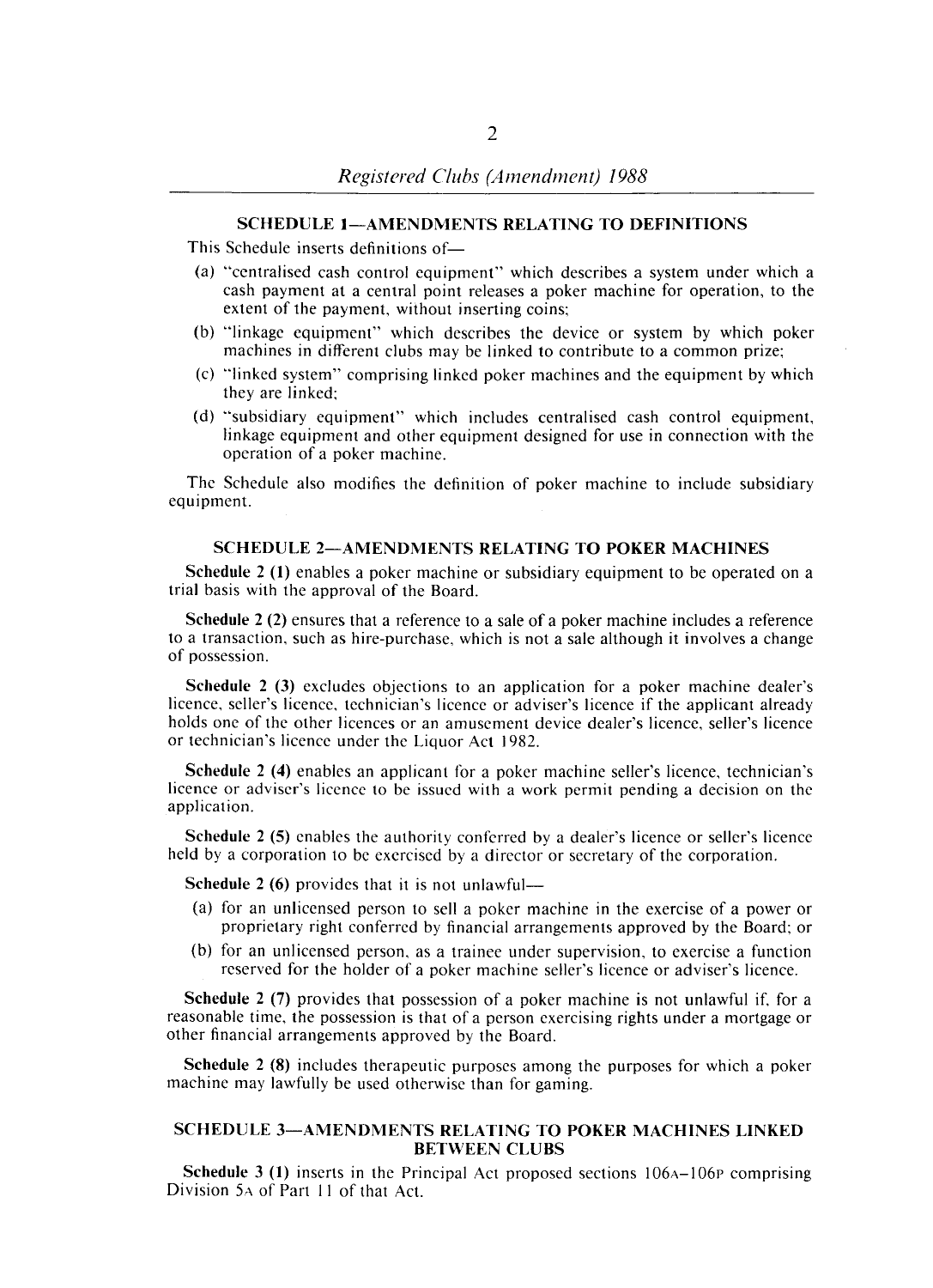Proposed section 106A inserts definitions of expressions used in the proposed Division SA.

Proposed section 1068 excludes the application of the proposed Division SA to a linked system operating entirely within the premises of a single registered club.

Proposed section 106c enables 2 or more registered clubs to prepare and submit to the Board for investigation and report to the Minister a draft scheme for the operation of a linked system for their poker machines.

Proposed section 106D enables the Minister, after considering a report and recommendations by the Board, to authorise a scheme, with or without amendments, or to refuse to do so.

Proposed section 106E-

- (a) brings within the gaming laws a poker machine linked under a scheme that has not been authorised by the Minister; and
- (b) requires a registered club to comply with an authorised scheme in which it participates.

Proposed section 106F constitutes a Registered Clubs Prize Funds Corporation under the control of the Minister.

Proposed section 106G confers powers of delegation on the Minister and the Corporation.

Proposed section 10611 deals with the establishment of, and operations on, the prize fund for an authorised scheme.

Proposed section 1061 provides for the investment of the prize fund established under an authorised scheme.

Proposed section 106J enables the Minister, by means of directions given to the manager of an authorised scheme, to act to preserve the integrity of the scheme.

Proposed section I06K deals with the control of key employees concerned in the operation of an authorised scheme.

Proposed section 1061. enables the Minister to obtain particulars relating to key employees.

Proposed section 106 $\mu$  requires a copy of the contract between the manager of an authorised scheme and the participating clubs to be lodged with the Board.

Proposed section 106N confers extensive powers on the Minister to obtain information relating to a scheme manager or an associate of a scheme manager.

Proposed section 1060 enables the Minister to appoint a person to investigate, and report upon, a wide range of matters that affect, or could affect, the operation of an authorised scheme.

Proposed section 106p enables the Minister to require the termination of certain contracts associated with the operation of an authorised scheme if the Minister considers that this is required in the public interest.

Schedule 3 (2) extends to matters arising under the proposed Division SA the powers otherwise conferred by the Principal Act on an authorised person to enter premises and remove records and poker machines, and to interrogate persons.

### SCHEDULE 4-AMENDMENTS RELATING TO DUTY ON POKER MACHINES

Schedule 4 (I) makes a formal amendment.

Schedule 4 (2) enables regulations to be made to provide for payment of duty with respect to poker machines.